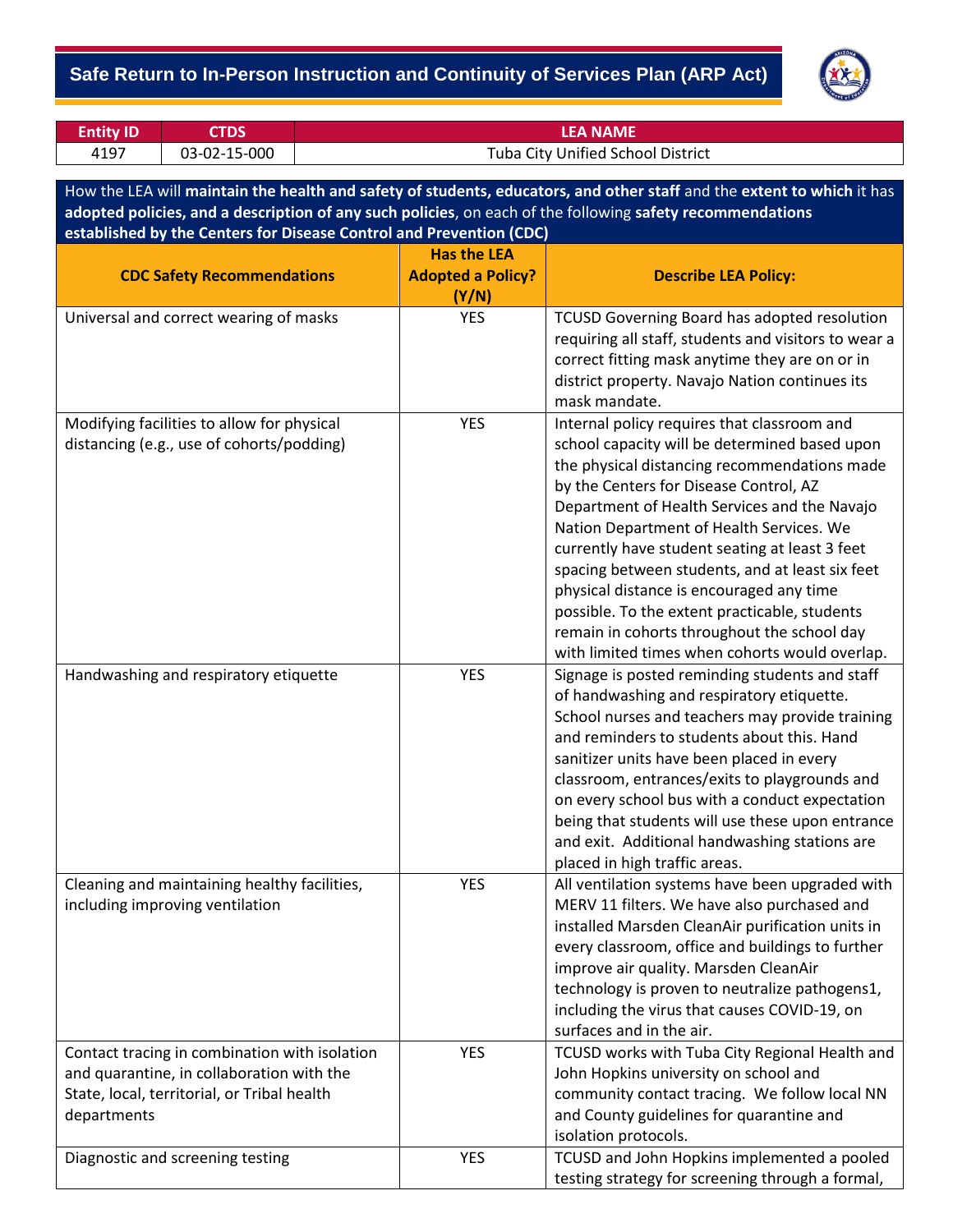- **Safe Return to In-Person Instruction and Continuity of Services Plan (ARP Act)**



|                                                                                                            |            | board approved partnership with Johns Hopkins<br>University, Indian Health Services and<br>Concentric by Ginkgo. Pooling can test 5 to 25<br>people using one test. All students in a class,<br>pod, or cohort swab their own noses and place<br>their swabs in a single tube (that's the pooling<br>step). The samples in that tube are then run as a<br>single sample, using one test. If the result comes<br>back with a positive our school nurses<br>administer individual antigen tests on each pool<br>member to find the positive individual.<br>TCUSD on each campus and department has<br>additional rapid test for individuals and students<br>who show symptoms. This provides and<br>additional step to speed the contact tracing if<br>needed. |
|------------------------------------------------------------------------------------------------------------|------------|--------------------------------------------------------------------------------------------------------------------------------------------------------------------------------------------------------------------------------------------------------------------------------------------------------------------------------------------------------------------------------------------------------------------------------------------------------------------------------------------------------------------------------------------------------------------------------------------------------------------------------------------------------------------------------------------------------------------------------------------------------------|
| Efforts to provide vaccinations to school<br>communities                                                   | <b>YES</b> | TCUSD works with TCRHCC to provide onsite and<br>BLITZ opportunities to our schools and<br>communities.                                                                                                                                                                                                                                                                                                                                                                                                                                                                                                                                                                                                                                                      |
| Appropriate accommodations for children<br>with disabilities with respect to health and<br>safety policies | <b>YES</b> | The student's IEP have been updated and reflect<br>the least restrictive environment. All student<br>needs are addressed in coordination with the<br>parents and team.                                                                                                                                                                                                                                                                                                                                                                                                                                                                                                                                                                                       |
| Coordination with State and local health<br>officials                                                      | <b>YES</b> | We work directly and daily with TCRHCC and<br>John Hopkins on all things COVID.                                                                                                                                                                                                                                                                                                                                                                                                                                                                                                                                                                                                                                                                              |

How the LEA will ensure **continuity of services**, including but not limited to services to address **students' academic needs** and **students' and staff social, emotional, mental health**, and **other needs**, which may include **student health and food services**

#### **How the LEA will Ensure Continuity of Services?**

TCUSD will employ strategies and program options to ensure students are able to participate in quality learning experiences regardless of the delivery model. We offer teacher led in person and virtual options every day.

#### **Students' Needs:**

Academic Needs Tuba City USD provides equitable learning experiences that ensure all students' academic needs are met by providing the following:  $\checkmark$  Administration of universal screeners (reading and math), benchmark assessments and summative semester assessments to identify skill gaps and proficiency of academic standards to better inform instruction in the classroom and for intervention.  $\checkmark$  Extension of the school day and year to include before/after school intervention and support, summer school (K-12) both in person and online.  $\checkmark$  Credit recovery options (in-person and online).  $\checkmark$  Intervention and tutoring support during and after the school day.  $\checkmark$  Review of district curriculum maps, creation of curriculum crosswalks and identification of priority standards.  $\checkmark$  Embedded time for teachers to engage in instructional conversations with professional learning community (PLC) colleagues and campus administrators.

 $\checkmark$  On-demand tutoring (24/7) for 7-12 students.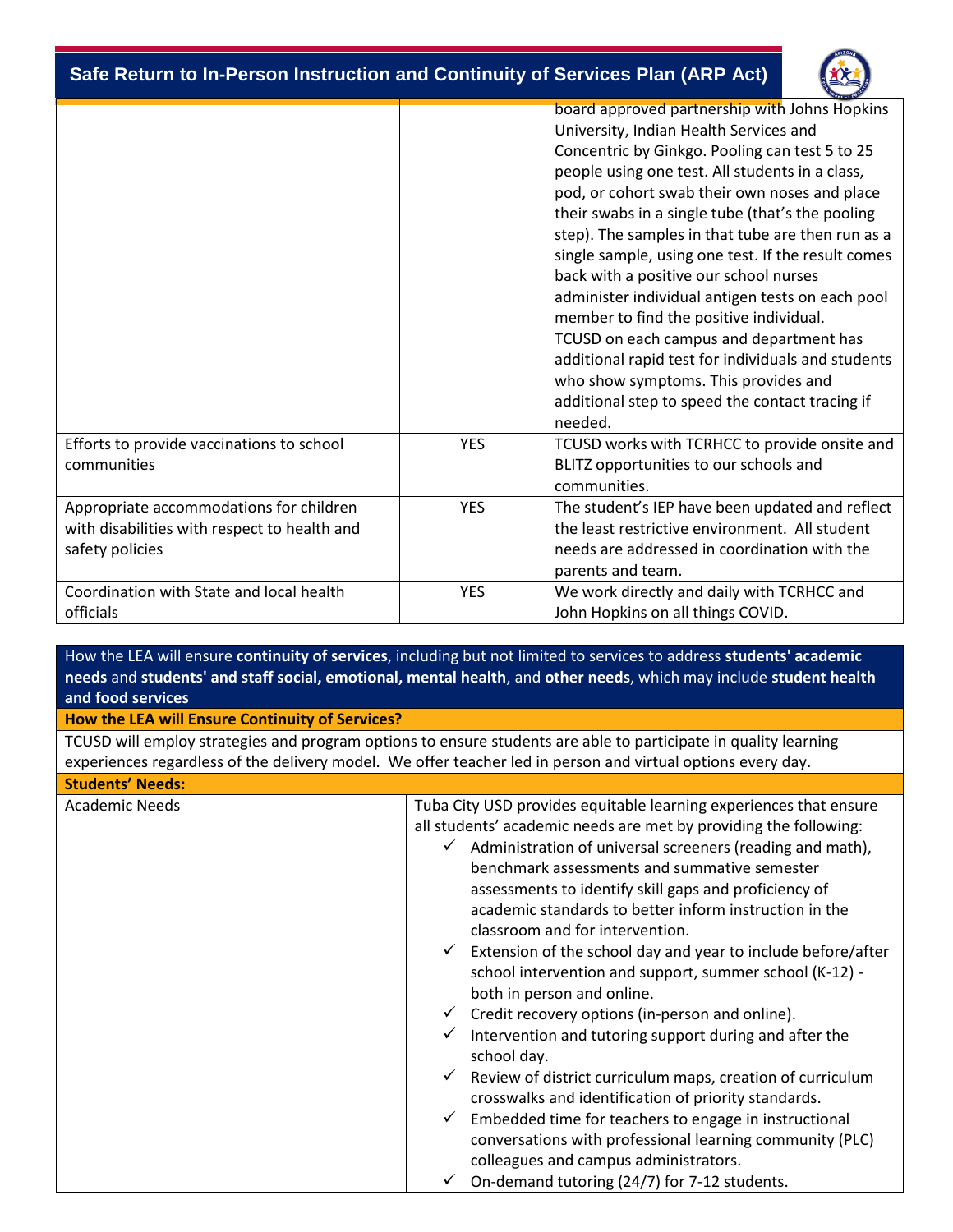| Safe Return to In-Person Instruction and Continuity of Services Plan (ARP Act) |                                                                                                                                                                                                                                                                                                                                                                                                                                                                                                                                                                                                                                                                                   |  |  |  |
|--------------------------------------------------------------------------------|-----------------------------------------------------------------------------------------------------------------------------------------------------------------------------------------------------------------------------------------------------------------------------------------------------------------------------------------------------------------------------------------------------------------------------------------------------------------------------------------------------------------------------------------------------------------------------------------------------------------------------------------------------------------------------------|--|--|--|
|                                                                                | Ipads / Laptops for all brick and mortar K-12 students and all<br>K-12 online students.<br>Implementation of instructional framework to support<br>administrators, teachers and students.<br>An alternative instructional time model to allow students to<br>participate in online opportunities as appropriate.<br>Additional after-school bus transportation for students to<br>$\checkmark$<br>participate in after-school programs.                                                                                                                                                                                                                                           |  |  |  |
| Social, Emotional and Mental Health Needs                                      | Tuba City USD strives to provide welcoming, responsive, and<br>supportive learning environments for all students. The district plans<br>to build the capacity of teachers and staff in social and emotional<br>learning through professional development and will provide<br>expanded counseling support at all levels.                                                                                                                                                                                                                                                                                                                                                           |  |  |  |
| Other Needs (which may include student health<br>and food services)            | Tuba City USD works closely with our Chapters and community<br>partners to ensure our students and families have access to meals<br>and services. Our meals are both in person and "GRAB AND GO"<br>services at our sites.                                                                                                                                                                                                                                                                                                                                                                                                                                                        |  |  |  |
| <b>Staff Needs:</b>                                                            |                                                                                                                                                                                                                                                                                                                                                                                                                                                                                                                                                                                                                                                                                   |  |  |  |
| Social, Emotional and Mental Health Needs                                      | Tuba City USD will administer a wellness survey to all staff at two<br>different times to determine the social/emotional health of<br>employees and their immediate needs, if applicable. The district's<br>Human Resources department is always available to assist<br>employees during this challenging time, and provides an Employee<br>Assistance Program and Work Life Services. This program is designed<br>to assist employees in resolving personal problems that may be<br>adversely affecting the employee's performance. The district also<br>continues to provide employees with ADA accommodations and PPE<br>such as masks, shields, and plexiglass, if requested. |  |  |  |
| <b>Other Needs</b>                                                             | Ongoing training will be provided to schools for teacher and staff<br>professional development in social and emotional learning using<br>Arizona's SEL competencies from the CASEL framework, and trauma-<br>informed care/practices aimed at supporting educators and helping<br>students feel safe in a supportive learning environment.                                                                                                                                                                                                                                                                                                                                        |  |  |  |

The LEA must *regularly, but no less frequently than every six months* (taking into consideration the timing of significant changes to CDC guidance on reopening schools), **review and, as appropriate, revise its plan** for the safe erson instruction and continuity of services **through September 30, 2023** 

| <b>TELUTIFY OF THE SULFACE SULFACE OF SETVICES WILDUKII JEDICINDEI JU, ZUZJ</b> |                                                                      |  |  |  |
|---------------------------------------------------------------------------------|----------------------------------------------------------------------|--|--|--|
| <b>Date of Revision</b>                                                         | (Governing Board MTG September 13, 2021), November 1, 2021           |  |  |  |
| <b>Public Input</b>                                                             |                                                                      |  |  |  |
| Describe the process used to seek public                                        | We worked with our local health department, site council advisories  |  |  |  |
| input, and how that input was taken into                                        | committees, students, and chapter houses throughout this process. We |  |  |  |
| account in the revision of the plan:                                            | utilized the revised plan for summer school and have continued that  |  |  |  |
|                                                                                 | through the start of the school year.                                |  |  |  |

# **U.S. Department of Education Interim Final Rule (IFR)**

### **(1) LEA Plan for Safe Return to In-Person Instruction and Continuity of Services**

(a) An LEA must describe in its plan under section 2001(i)(1) of the ARP Act for the safe return to in-person instruction and continuity of services—